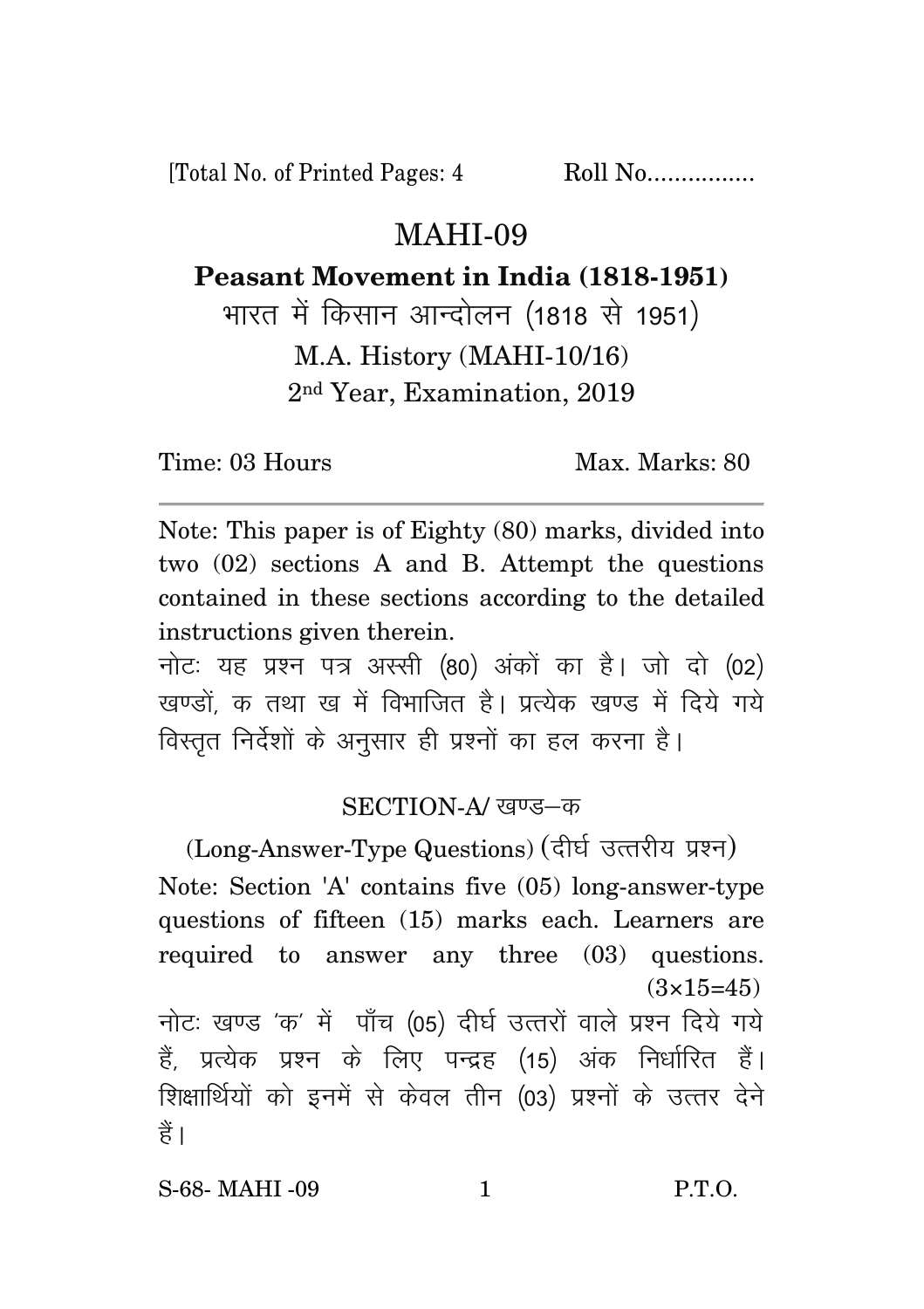- 1. How the British land revenue policies were responsible for the categorical changes in social relations in rural India? ब्रिटिश भू–राजस्व नीतियाँ कैसे ग्रामीण भारत के सामाजिक संबंधो में आमलचल परिवर्तनों के लिए जिम्मेदार थीं?
- 2. Evaluate the ideology and the mobilization methods used in the late nineteenth century peasant movements. उन्नीसवीं सदी के उत्तरार्ध में किसान आंदोलनों की विचारधारा और लामबंदी के तरीकों का मुल्यांकन कीजिए।
- 3. Write an essay on the Santhal revolt in colonial India <u>औपनिवेशिक भारत में संथाल विदोह पर एक निबंध</u> लिखिए।
- 4. Do you agree that Mahatama Gandhi had successfully applied his political techniques in the Champaran Satyagraha first? क्या आप सहमत हैं कि महात्मा गाँधी ने चम्पारण सत्याग्रह में अपनी राजनीतिक तकनीक का सफलतापूर्वक पहला  $\pi$ गराोग किया था?
- 5. Discuss the role of all India Kisan Sabha in organizing peasant movements in twentieth century colonial India. बीसवीं सदी के ओपनिवेशिक भारत में किसान आंदोलनों को संगठित करने में अखिल भारतीय किसान सभा की भूमिका की चर्चा कीजिए।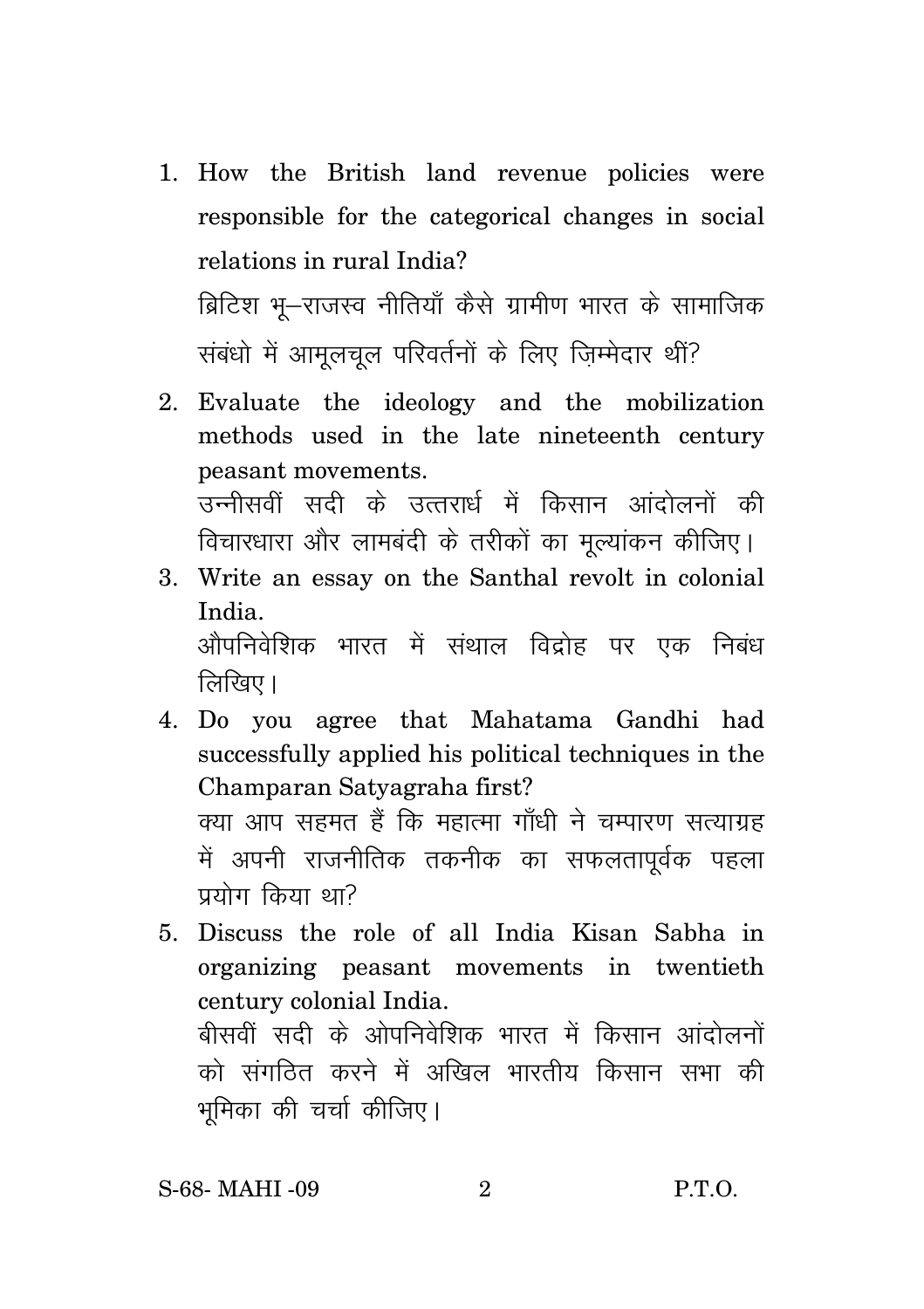Section-B / (खण्ड-ख) (Short Answer Type Questions) (लघ उत्तरों वाले प्रश्न)

Note: Section 'B' contains eight (08) short-answer type questions of seven  $(07)$  marks each. Learners are required to answer any five (05) questions only.  $(5 \times 7 = 35)$ 

नोटः खण्ड 'ख' में आठ (08) लघु उत्तरों वाले प्रश्न दिए गये हैं. प्रत्येक प्रश्न के लिए सात (07) अंक निर्धारित हैं। शिक्षार्थियों को इनमें से केवल पाँच (05) प्रश्नों के उत्तर देने हैं।

1. Agrarian structure in Ryotwari system.

रैय्यतवाडी बंदोबस्त में कृषीय संरचना।

- 2. First Tenancy Act in colonial India. औपनिवेशिक भारत का पहला टेनेसी एक्ट।
- 3. Indigo rebellion.

नील विद्रोह।

S-68- MAHI -09